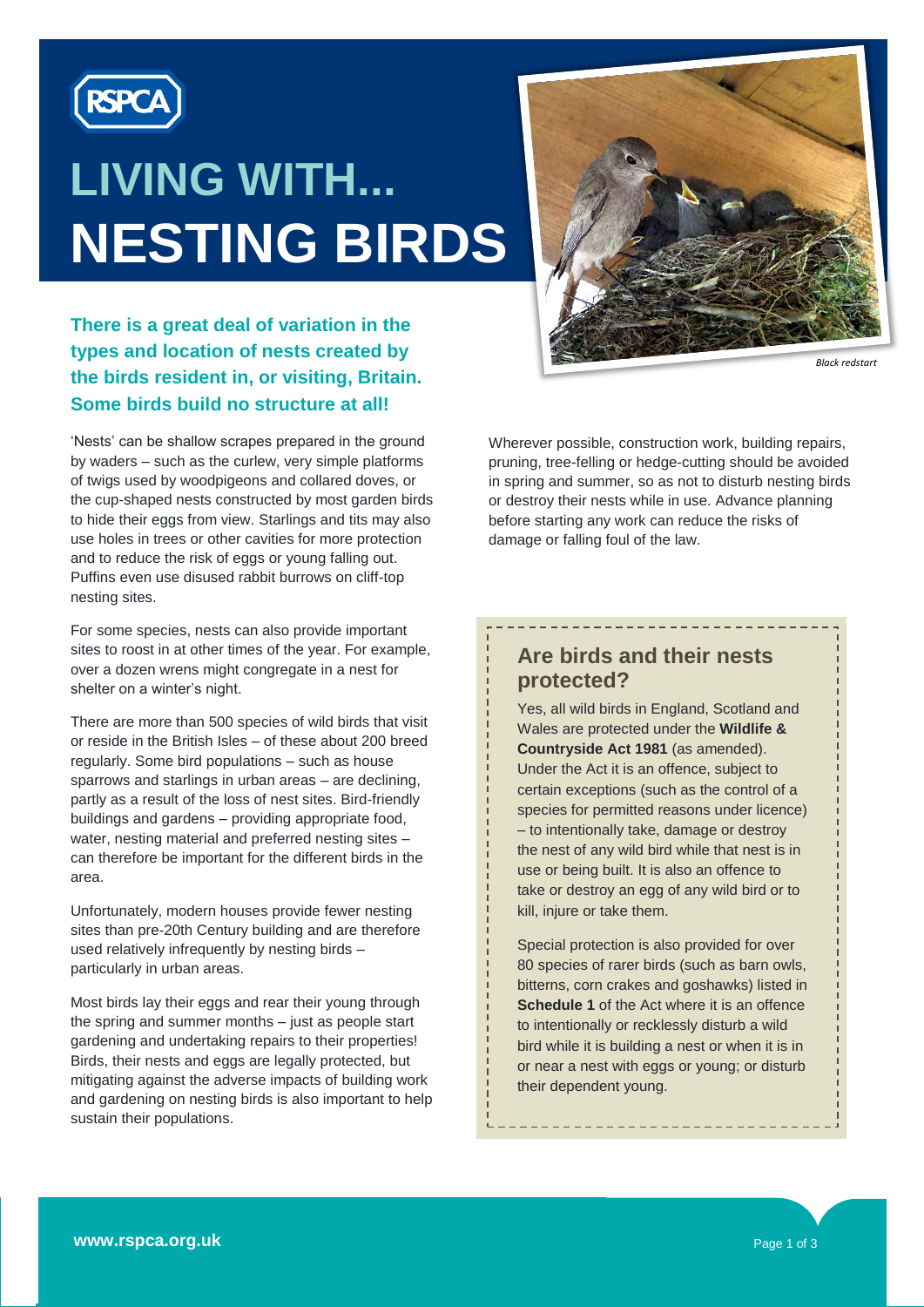# **LIVING WITH... NESTING BIRDS**

### **Can bird nests be moved or destroyed by building contractors or tree surgeons when 'in the way'?**

Nests cannot be moved or destroyed by anyone while they are being built or are still in use – apart from exceptions to allow the control of certain birds for specific reasons under licence. **Birds are at their most vulnerable when nesting** – they are at risk of either being killed or disturbed so much that they abandon the nest and eggs.

Building contractors are often unaware of the legal protection nesting birds, their eggs and young have and what action they can legally take. However, reckless building work, tree-felling or hedge-cutting at the height of the nesting season can leave local authority contractors, developers or individuals facing prosecution. In England and Wales, anyone found guilty of an offence is liable to a maximum penalty of six months' imprisonment or a level 5 (£5,000) fine, which can be imposed in respect of each bird, nest or egg affected.

Before starting any building work or cutting back any vegetation it is important to forward-plan and take precautionary measures to avoid having an impact on any nesting birds (and other protected animals – such as roosting bats). **Ensure that work only proceeds after nests are no longer in use**.



*Fledgling crows*



**Spring is also a bad time to cut back trees and bushes, as many plants are vulnerable to pest and disease attack if cut back while the sap is rising to distribute nutrients to the stems.**

#### **When do birds breed and use their nest?**

In the UK, birds usually breed in the spring and summer. Several factors affect when a bird starts preparing a nest and when the last brood of the season leaves the nest. These factors include the climate, the location of the nest site, availability of food, timing of the moult, level of disturbance, loss of eggs and young to predation and division of labour by the parent birds to collect food and feed their dependent young. It is not uncommon for garden birds to lay more than one clutch of eggs during the breeding season – with the parent birds starting their autumn moult of feathers just after the last brood have fledged the nest. Summer visitors, such as swallows and house martins, moult later and may even desert their last brood to begin their autumn migration southwards.

Page 2 of 3